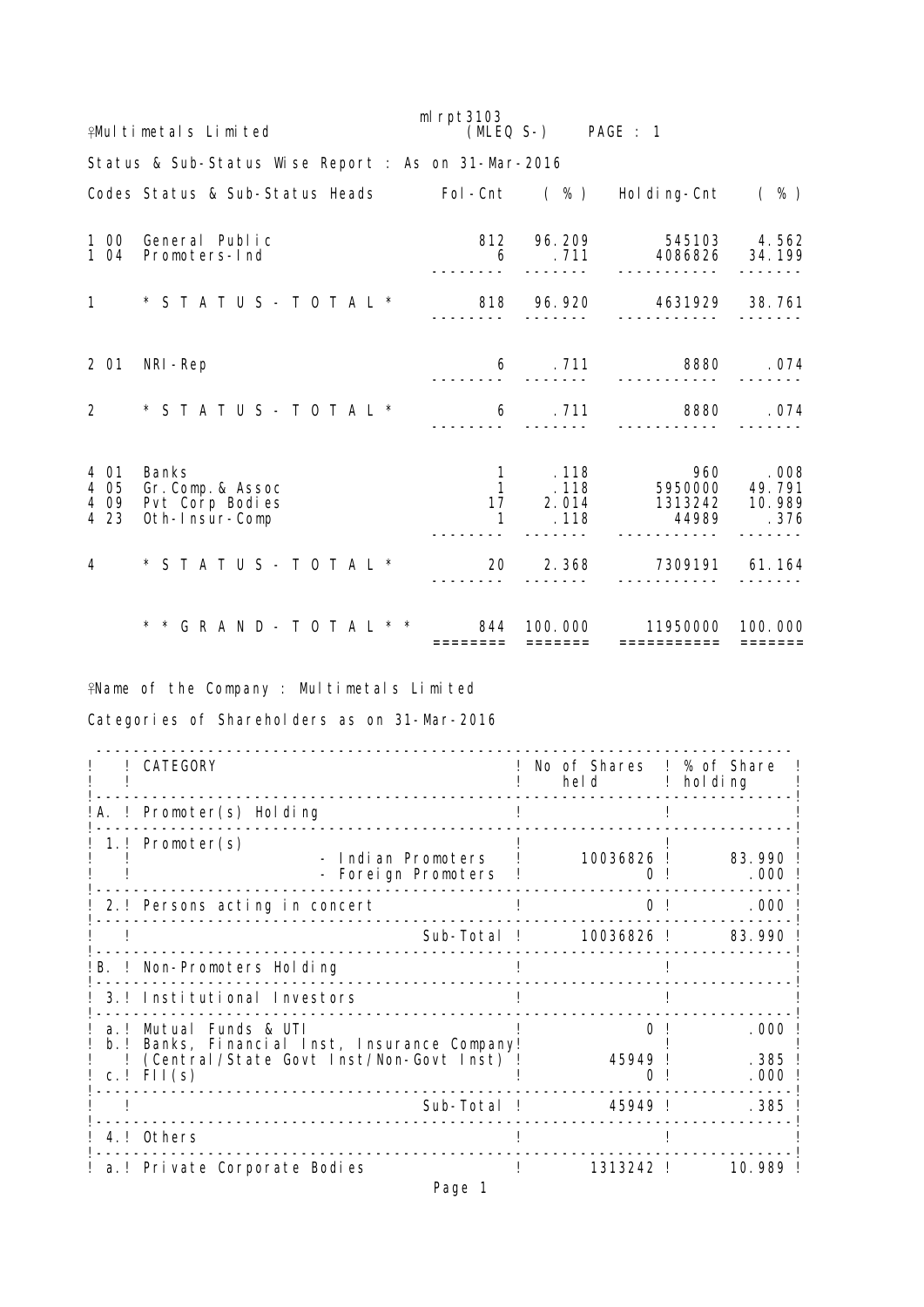|                                                    |                                                                            | ml rpt3103                    |                      |                     |                   |
|----------------------------------------------------|----------------------------------------------------------------------------|-------------------------------|----------------------|---------------------|-------------------|
| Indian Public<br>b <sub>1</sub><br>$c.$ ! NRI/OCBs |                                                                            |                               | 545103 !<br>8880!    |                     | 4.562 !<br>.074 ! |
|                                                    | d. ! Any-Other (Foreign-Companies)<br>! Clearing Members                   |                               | 0 <sub>1</sub>       | 0 <sub>1</sub>      | .000!<br>.000!    |
|                                                    |                                                                            |                               |                      |                     |                   |
|                                                    |                                                                            |                               |                      |                     |                   |
| L                                                  |                                                                            |                               |                      |                     |                   |
|                                                    |                                                                            |                               |                      |                     |                   |
| Note : 1)<br>Ţ                                     |                                                                            |                               |                      |                     |                   |
|                                                    | Name, Number of shares held and percentage shareholding                    |                               |                      |                     |                   |
|                                                    | ! of entities/persons holding more than 1% is enclosed herewith            |                               |                      |                     |                   |
|                                                    |                                                                            |                               |                      |                     |                   |
| Note $: 2)$                                        |                                                                            |                               | No of                | hol di ng           |                   |
|                                                    |                                                                            |                               | Shares               | in $(\%)$           |                   |
|                                                    | Total Foreign Shareholding:                                                |                               |                      | 8880 .074           |                   |
|                                                    | Note: Shareholding pattern in the case of demated shares has been prepared |                               |                      |                     |                   |
|                                                    | based on download of data received from NSDL/CDSL as on 31-Mar-2016        |                               |                      |                     |                   |
| <b>¥Mul timetals Limited</b>                       |                                                                            |                               | $(MLEQ S-)$ PAGE : 1 |                     |                   |
|                                                    | Status & Sub-Status Wise Report : As on 31-Mar-2016                        |                               |                      |                     |                   |
| Indian Promoters                                   |                                                                            |                               |                      |                     |                   |
|                                                    | FOL/CLI# SIGL NAME OF THE SHARE HOLDERS                                    |                               | <b>HOLDG</b>         | % TO Cap -Pan       |                   |
| 00000580 4 05                                      | HADOTI PUNJI VIKAS LIMITED                                                 |                               | 5950000              | 49.791              |                   |
| AAACH4047F<br>00640265 1 04                        | VASUDEV AGRAWAL                                                            |                               | 1293359              | 10.823              |                   |
| AAVPA5418K<br>00086122 1 04                        | RAJENDRA AGRAWAL                                                           |                               | 1062091              | 8.888               |                   |
| ABKPA3830H<br>002574<br>1 04                       | SHAMBHU AGARWAL                                                            |                               | 703070               | 5.883               |                   |
|                                                    |                                                                            |                               |                      |                     |                   |
| 00657910 1 04<br>AF0PA1833L                        | AJAY AGARWAI                                                               |                               | 614543               | 5.143               |                   |
| AJSPA9434F                                         | 00888128 1 04 MUGDHA AGRAWAL                                               |                               | 400000               | 3.347               |                   |
|                                                    | 002575 1 04 VASUDEV AGARWAL                                                |                               |                      | 13763 .115          |                   |
|                                                    |                                                                            | ----------------------------- |                      |                     |                   |
|                                                    | 000007 A1A Indian Promoters 10036826 83.990                                |                               |                      |                     |                   |
| ♀Multimetals Limited                               |                                                                            |                               | (MLEQ S-) PAGE : 2   |                     |                   |
|                                                    | Status & Sub-Status Wise Report : As on 31-Mar-2016                        |                               |                      |                     |                   |
|                                                    | Banks, Fin Inst(s), Ins Comp(s)                                            |                               |                      |                     |                   |
|                                                    | FOL/CLI# SIGL NAME OF THE SHARE HOLDERS                                    |                               |                      | HOLDG % TO Cap -Pan |                   |
|                                                    | 000689 4 23 M/S THE NEW INDIA ASSURANCE CO. LTD.                           |                               | 44989                | .376                |                   |
|                                                    | 001594 4 01 M/S MANDVI CO-OP. BANK LTD.                                    |                               |                      | 960 — 100<br>.008   |                   |
|                                                    |                                                                            |                               |                      |                     |                   |
|                                                    | 000002 B2A Banks, Fin Inst(s), Ins Comp(s) 45949 .385                      |                               |                      |                     |                   |
| <b>¥Multimetals Limited</b>                        |                                                                            |                               | (MLEQ S-) PAGE : 3   |                     |                   |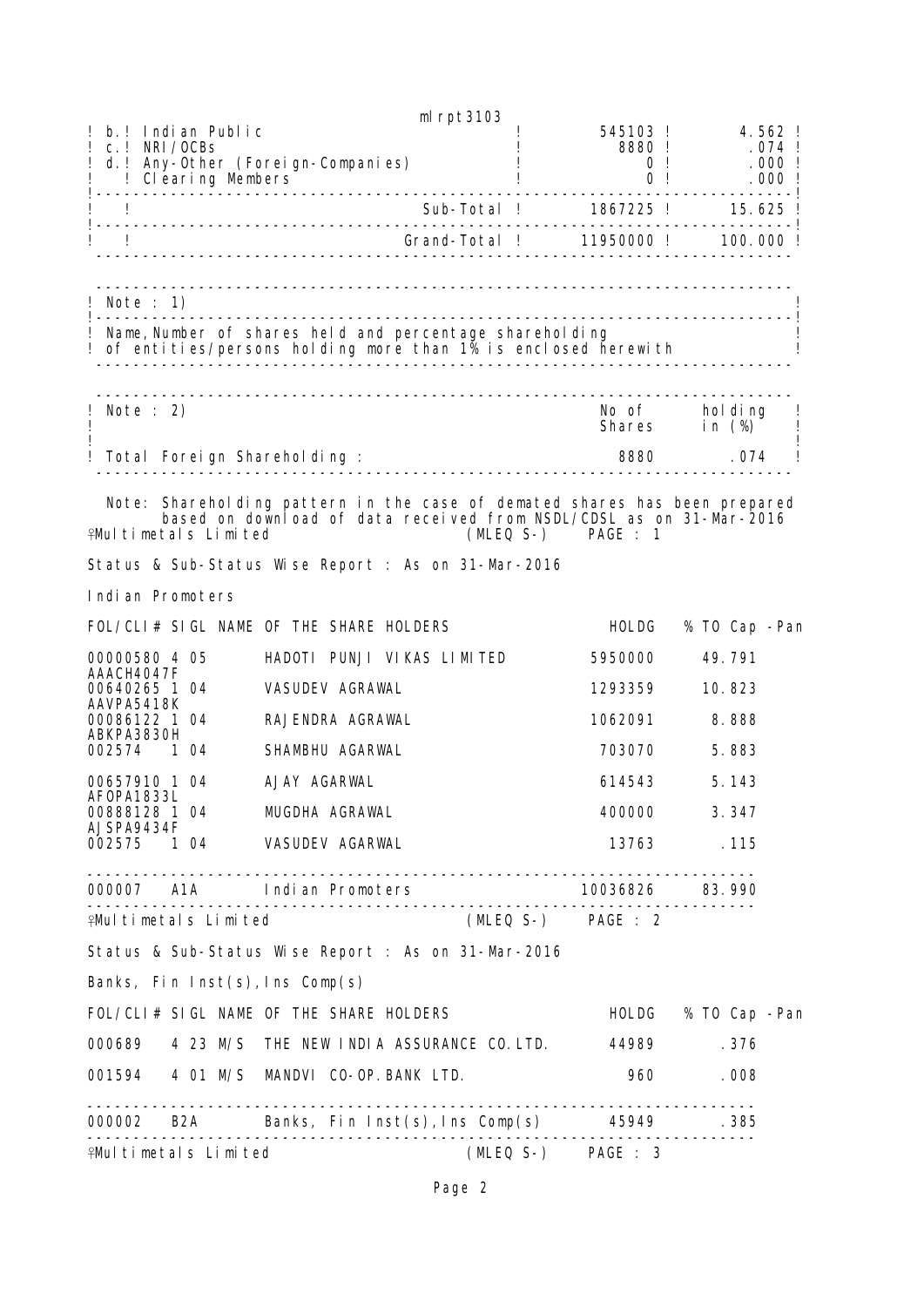| $ml$ rpt $3103$<br>Status & Sub-Status Wise Report : As on 31-Mar-2016 |  |       |          |                                                                                                                                                                                                                                      |  |                                                                                                                                                                                                                                 |               |  |  |  |  |
|------------------------------------------------------------------------|--|-------|----------|--------------------------------------------------------------------------------------------------------------------------------------------------------------------------------------------------------------------------------------|--|---------------------------------------------------------------------------------------------------------------------------------------------------------------------------------------------------------------------------------|---------------|--|--|--|--|
| Private Corporate Bodies                                               |  |       |          |                                                                                                                                                                                                                                      |  |                                                                                                                                                                                                                                 |               |  |  |  |  |
| FOL/CLI# SIGL NAME OF THE SHARE HOLDERS<br>% TO Cap -Pan<br>HOLDG      |  |       |          |                                                                                                                                                                                                                                      |  |                                                                                                                                                                                                                                 |               |  |  |  |  |
| 00623910 4 09                                                          |  |       |          | NUTRILITE FOODS (P) LTD.                                                                                                                                                                                                             |  | 325000                                                                                                                                                                                                                          | 2.720         |  |  |  |  |
| AABCN9605N<br>00623925 4 09                                            |  |       |          | HORIZON & INFRASTRUCPROJECTS TU                                                                                                                                                                                                      |  | 325000                                                                                                                                                                                                                          | 2.720         |  |  |  |  |
| AABCH4944G<br>00002271 4 09                                            |  |       |          | JALSAGAR COMMERCE PRIVATE LIMIT                                                                                                                                                                                                      |  | 200000                                                                                                                                                                                                                          | 1.674         |  |  |  |  |
| AAACJ6417H<br>00002286 4 09                                            |  |       |          | BIRLA ARTS PRIVATE LIMITED                                                                                                                                                                                                           |  | 200000                                                                                                                                                                                                                          | 1.674         |  |  |  |  |
| AACCB0469K<br>00002290 4 09                                            |  |       |          | TEAC CONSULTANTS PRIVATE LIMITE                                                                                                                                                                                                      |  | 150000                                                                                                                                                                                                                          | 1.255         |  |  |  |  |
| AABCT0267A<br>00025998 4 09                                            |  |       |          | C MACKERTICH PRIVATE LIMITED                                                                                                                                                                                                         |  | 65900                                                                                                                                                                                                                           | .551          |  |  |  |  |
| AABCC03810<br>002627                                                   |  | 4 0 9 |          | CHATUR PROPERTIES PVT LTD                                                                                                                                                                                                            |  | 32000                                                                                                                                                                                                                           | .268          |  |  |  |  |
| 002045                                                                 |  |       | 4 09 M/S | ASIATIC OFFSHORE LTD.                                                                                                                                                                                                                |  | 10000                                                                                                                                                                                                                           | .084          |  |  |  |  |
| 001540                                                                 |  |       | 4 09 M/S | VYAPARIK PRATISHTHAN LTD.                                                                                                                                                                                                            |  | 3800                                                                                                                                                                                                                            | .032          |  |  |  |  |
| 000102                                                                 |  |       | 4 09 M/S | GOURI SANKAR CO. PVT. LTD.                                                                                                                                                                                                           |  | 320                                                                                                                                                                                                                             | .003          |  |  |  |  |
| 001748                                                                 |  |       |          | 4 09 M/S. JAGJAN NIVESH PVT. LTD.                                                                                                                                                                                                    |  | 300                                                                                                                                                                                                                             | .003          |  |  |  |  |
| 002524                                                                 |  |       | 4 09 M/S | PARASRAM SECURITIES P. LTD.                                                                                                                                                                                                          |  | 300                                                                                                                                                                                                                             | .003          |  |  |  |  |
| 00021328 4 09                                                          |  |       |          | MACKERTICH CONSULTANCY SERVICES                                                                                                                                                                                                      |  | 202                                                                                                                                                                                                                             | .002          |  |  |  |  |
| AABCM56800<br>00239729 4 09                                            |  |       |          | TATA INVESTMENT CORPORATION                                                                                                                                                                                                          |  | 120                                                                                                                                                                                                                             | .001          |  |  |  |  |
| AAACT4120F<br>001040                                                   |  |       | 4 09 M/S | MAX INVESTMENTS (P) LTD.                                                                                                                                                                                                             |  | 100                                                                                                                                                                                                                             | .001          |  |  |  |  |
| 001782                                                                 |  |       | 4 09 M/S | ABU INVESTMENTS & FINANCE PVT.                                                                                                                                                                                                       |  | 100                                                                                                                                                                                                                             | .001          |  |  |  |  |
| 002049                                                                 |  |       |          | 4 09 M/S. BINANI METALS LTD.                                                                                                                                                                                                         |  | 100                                                                                                                                                                                                                             | .001          |  |  |  |  |
| 000017                                                                 |  |       |          |                                                                                                                                                                                                                                      |  |                                                                                                                                                                                                                                 | 10.989        |  |  |  |  |
|                                                                        |  |       |          | <b>Example 1 Final Example 2 Final Example 2 Final Example 2 Final Example 2 Final Example 2 Final Example 2 Final Example 2 Final Example 2 Final Example 2 Final Example 2 Final Example 2 Final Example 2 Final Example 2 Fin</b> |  |                                                                                                                                                                                                                                 |               |  |  |  |  |
|                                                                        |  |       |          | Status & Sub-Status Wise Report : As on 31-Mar-2016                                                                                                                                                                                  |  |                                                                                                                                                                                                                                 |               |  |  |  |  |
| Nri / OCB                                                              |  |       |          |                                                                                                                                                                                                                                      |  |                                                                                                                                                                                                                                 |               |  |  |  |  |
|                                                                        |  |       |          | FOL/CLI# SIGL NAME OF THE SHARE HOLDERS                                                                                                                                                                                              |  | HOLDG                                                                                                                                                                                                                           | % TO Cap -Pan |  |  |  |  |
|                                                                        |  |       |          | 000258 2 01 MR. PERCY LOUIS ACHARD                                                                                                                                                                                                   |  | 8000                                                                                                                                                                                                                            | .067          |  |  |  |  |
|                                                                        |  |       |          | 000133 2 01 DR. BANGSHI BILAS MUKHERJI                                                                                                                                                                                               |  | 400                                                                                                                                                                                                                             | .003          |  |  |  |  |
|                                                                        |  |       |          | 000461 2 01 MR. M. VI SHWANATHAN                                                                                                                                                                                                     |  | 160                                                                                                                                                                                                                             | .001          |  |  |  |  |
|                                                                        |  |       |          | 001024 2 01 MR. JI TENDRA KRISHNARAO DI GHE                                                                                                                                                                                          |  | 160 — 160 — 160 — 160 — 160 — 160 — 160 — 160 — 160 — 160 — 161 — 162 — 162 — 162 — 162 — 162 — 162 — 162 — 162 — 162 — 162 — 162 — 162 — 162 — 162 — 162 — 162 — 162 — 162 — 162 — 162 — 162 — 162 — 162 — 162 — 162 — 162 — 1 | .001          |  |  |  |  |
|                                                                        |  |       |          | 001649 2 01 MISS SARITA VASUDEVA                                                                                                                                                                                                     |  | 100 000                                                                                                                                                                                                                         | .001          |  |  |  |  |
|                                                                        |  |       |          | 000601 2 01 MR. BRIJ MOHAN MAGO                                                                                                                                                                                                      |  | 60                                                                                                                                                                                                                              | .001          |  |  |  |  |
|                                                                        |  |       |          | 000006  C3A   Nri / OCB                                                                                                                                                                                                              |  | 8880 .074                                                                                                                                                                                                                       |               |  |  |  |  |
| <b>¥Multimetals Limited</b><br>(MLEQ S-) PAGE : 5                      |  |       |          |                                                                                                                                                                                                                                      |  |                                                                                                                                                                                                                                 |               |  |  |  |  |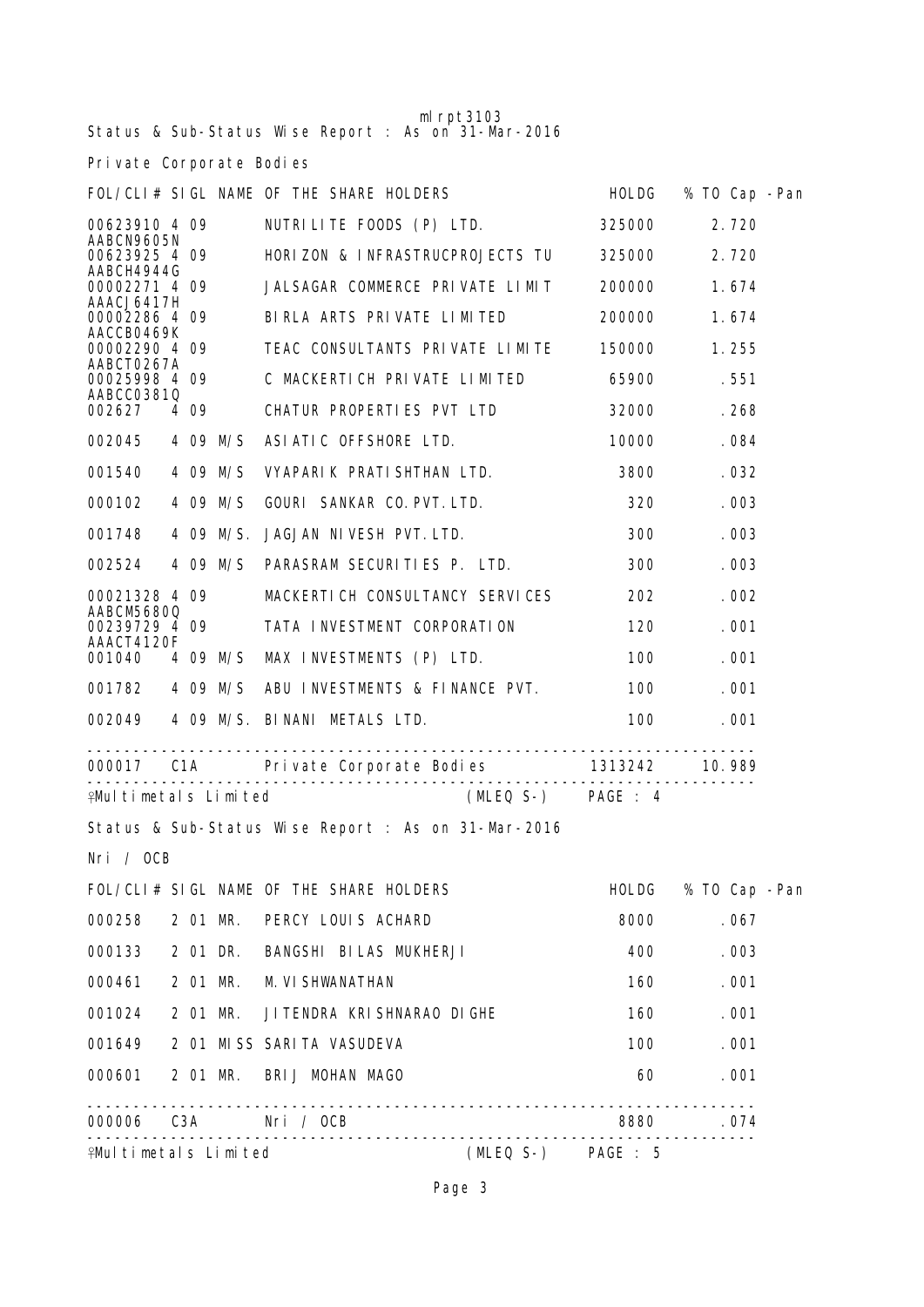| ml $rpt3103$<br>Status & Sub-Status Wise Report : As on 31-Mar-2016 |                                                                                                                                                                                                                                                |                    |                |                     |  |  |  |  |  |  |
|---------------------------------------------------------------------|------------------------------------------------------------------------------------------------------------------------------------------------------------------------------------------------------------------------------------------------|--------------------|----------------|---------------------|--|--|--|--|--|--|
| List of Holders holding 01.000% & above                             |                                                                                                                                                                                                                                                |                    |                |                     |  |  |  |  |  |  |
|                                                                     | FOL/CLI# NAME OF THE SHARE HOLDER HOLDG                                                                                                                                                                                                        |                    | % Cap Category |                     |  |  |  |  |  |  |
|                                                                     | 00640265 VASUDEV AGRAWAL<br>00086122 RAJENDRA AGRAWAL<br>00086122 RAJENDRA AGRAWAL<br>002574 SHAMBHU AGARWAL<br>002574 SHAMBHU AGARWAL<br>00657910 AJAY AGARWAL<br>00657910 AJAY AGARWAL<br>0000588128 MUGDHA AGRAWAL<br>00000580 HADOTI PUNJI |                    |                |                     |  |  |  |  |  |  |
|                                                                     | 000011 [ 01.000% ] & above holders 11223063 93.918                                                                                                                                                                                             |                    |                |                     |  |  |  |  |  |  |
|                                                                     | <b>\Multimetals Limited</b>                                                                                                                                                                                                                    | (MLEQ S-) PAGE : 6 |                |                     |  |  |  |  |  |  |
|                                                                     | Status & Sub-Status Wise Report : As on 31-Mar-2016                                                                                                                                                                                            |                    |                |                     |  |  |  |  |  |  |
|                                                                     | List of Top (100) Holders (General)                                                                                                                                                                                                            |                    |                |                     |  |  |  |  |  |  |
|                                                                     | FOL/CLI# SIGL NAME OF THE SHARE HOLDERS                                                                                                                                                                                                        |                    |                | HOLDG % TO Cap -Pan |  |  |  |  |  |  |
| 00000580 4 05                                                       | HADOTI PUNJI VIKAS LIMITED                                                                                                                                                                                                                     |                    | 5950000        | 49.791              |  |  |  |  |  |  |
| AAACH4047F<br>00640265 1 04                                         | VASUDEV AGRAWAL                                                                                                                                                                                                                                |                    | 1293359        | 10.823              |  |  |  |  |  |  |
| AAVPA5418K<br>00086122 1 04                                         | RAJENDRA AGRAWAL                                                                                                                                                                                                                               |                    | 1062091        | 8.888               |  |  |  |  |  |  |
| ABKPA3830H<br>002574 1 04                                           | SHAMBHU AGARWAL                                                                                                                                                                                                                                |                    | 703070         | 5.883               |  |  |  |  |  |  |
| 00657910 1 04                                                       | AJAY AGARWAL                                                                                                                                                                                                                                   |                    | 614543         | 5.143               |  |  |  |  |  |  |
| AF0PA1833L<br>00888128 1 04                                         | MUGDHA AGRAWAL                                                                                                                                                                                                                                 |                    | 400000         | 3.347               |  |  |  |  |  |  |
| AJSPA9434F<br>00623910 4 09                                         | NUTRILITE FOODS (P) LTD. 325000                                                                                                                                                                                                                |                    |                | 2.720               |  |  |  |  |  |  |
| AABCN9605N<br>00623925 4 09                                         | HORIZON & INFRASTRUCPROJECTS TU                                                                                                                                                                                                                |                    | 325000         | 2.720               |  |  |  |  |  |  |
| AABCH4944G<br>00002271 4 09                                         | JALSAGAR COMMERCE PRIVATE LIMIT                                                                                                                                                                                                                |                    | 200000         | 1.674               |  |  |  |  |  |  |
| AAACJ6417H<br>00002286 4 09                                         | BIRLA ARTS PRIVATE LIMITED                                                                                                                                                                                                                     |                    | 200000         | 1.674               |  |  |  |  |  |  |
| AACCB0469K<br>00002290 4 09                                         | TEAC CONSULTANTS PRIVATE LIMITE                                                                                                                                                                                                                |                    | 150000         | 1.255               |  |  |  |  |  |  |
| AABCT0267A<br>002579<br>- 1                                         | VINOD PRAKASH SHARMA                                                                                                                                                                                                                           |                    | 88200          | . 738               |  |  |  |  |  |  |
| 00025998 4 09                                                       | C MACKERTICH PRIVATE LIMITED                                                                                                                                                                                                                   |                    | 65900          | . 551               |  |  |  |  |  |  |
| AABCC03810<br>000689<br>4 23 M/S                                    | THE NEW INDIA ASSURANCE CO. LTD.                                                                                                                                                                                                               |                    | 44989          | . 376               |  |  |  |  |  |  |
| 00000442 1 00                                                       | AMPI CHATTER                                                                                                                                                                                                                                   |                    | 40393          | . 338               |  |  |  |  |  |  |
| ABEPC8689E<br>002569<br>1                                           | ALOK PARASHAR                                                                                                                                                                                                                                  |                    | 40000          | . 335               |  |  |  |  |  |  |
| 002627<br>4 0 9                                                     | CHATUR PROPERTIES PVT LTD                                                                                                                                                                                                                      |                    | 32000          | . 268               |  |  |  |  |  |  |
| 001994<br>1 00 MRS.                                                 | PRAMI LA NARAYAN RAUT                                                                                                                                                                                                                          |                    | 24000          | .201                |  |  |  |  |  |  |
| 1 00 MRS.<br>001996                                                 | GHATALIA DINA PRAVIN                                                                                                                                                                                                                           |                    | 20000          | . 167               |  |  |  |  |  |  |
| 001995<br>1 00 MR.                                                  | NARAYAN RAMCHANDRA RAUT                                                                                                                                                                                                                        |                    | 16000          | . 134               |  |  |  |  |  |  |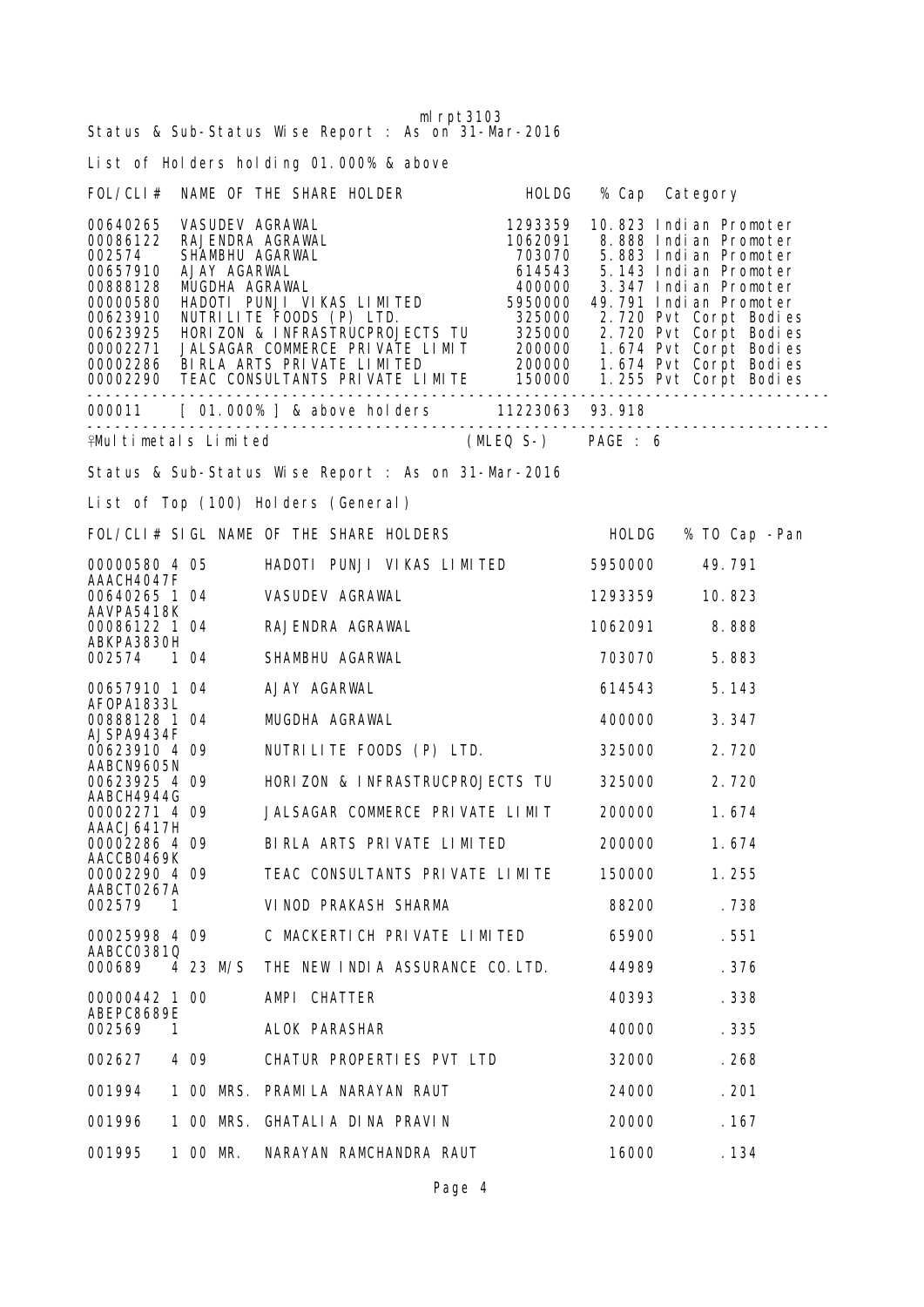|                              |    |      |           | $ml$ rpt $3103$             |          |       |
|------------------------------|----|------|-----------|-----------------------------|----------|-------|
| 002575                       |    | 104  |           | <b>VASUDEV AGARWAL</b>      | 13763    | .115  |
| 002638<br>AAWPT1982G         | 1  |      |           | MADHUBALA PARESH TRIVEDI    | 10063    | .084  |
| 002045                       |    |      | 4 09 M/S  | ASIATIC OFFSHORE LTD.       | 10000    | . 084 |
| 000258                       |    |      | 2 01 MR.  | PERCY LOUIS ACHARD          | 8000     | .067  |
| 002577                       | 1  |      |           | <b>B S KOTHARI</b>          | 7876     | .066  |
| 00000438 1 00<br>ABEPC8690D  |    |      |           | NALINI CHATTER              | 5750     | . 048 |
| 001585                       | 1. |      | 00 MR.    | PREMRATAN DEVKISHAN DAGA    | 5000     | .042  |
| 002560                       | 1  |      |           | CUSTODIAN A/C N K AGGARWALA | 4600     | . 038 |
| 001669                       |    |      | 1 00 MR.  | SEVANTI LAL ANOPCHAND SHAH  | 4448     | .037  |
| 001848                       |    |      | 1 00 MR.  | RAVI WARRIER                | 4000     | . 033 |
| 001905                       |    |      | 1 00 MR.  | SUBHAS B. AGRAWAL           | 4000     | .033  |
| 001540                       |    |      | 4 09 M/S  | VYAPARIK PRATISHTHAN LTD.   | 3800     | .032  |
| 001820                       |    |      | 1 00 MR.  | ASHOK P. SHAH               | 3500     | .029  |
| 001827                       |    |      | 1 00 MR.  | NI RANJAN P. SHAH           | 3500     | .029  |
| 00000491                     |    | 1 00 |           | AJAY KUMAR KAYAN            | 3346     | .028  |
| AGGPK0892G<br>001891         | 1. |      | OO MRS.   | SHANTA DEVI G KHICHA        | 3000     | .025  |
| 001892                       |    |      | 1 00 MR.  | DEEPAK G KHICHA             | 3000     | .025  |
| 002594                       |    | 1 00 |           | RAJESH GAUTAM               | 3000     | .025  |
| 001071                       |    |      | 1 00 MRS. | SARLA DAGA                  | 2900     | .024  |
| 002007                       |    |      | 1 00 MR.  | SURESH KUMAR BAGRI          | 2760     | .023  |
| 002595                       | 1  |      |           | NEELAM GAUTAM               | 2748     | .023  |
| 001211                       |    |      | 1 00 MR.  | MURARI LAL JALAN            | 2600     | .022  |
| 001494                       |    |      |           | 1 OO MRS. KRISHNA CHATTER   | 2562     | . 021 |
| 001948                       |    |      | 1 00 MRS. | PREM KUMARI DIWAKAR         | 2500     | .021  |
| 001801                       |    |      | 1 00 MR.  | OM SARUP AGGARWAL           | 2380     | .020  |
| 001759                       |    |      | 1 00 MRS. | PREMA GUPTA                 | 2313     | .019  |
| 00130447 1 00                |    |      |           | RAJNI KANTILAL SANGHVI      | 2160     | .018  |
| AUCPS9895H<br>00059592 1 00  |    |      |           | HEMANG MADHUSUDAN PATEL     | 1900     | . 016 |
| ABEPP06340<br>000655         |    |      | 1 00 MR.  | <b>M. SI MHACHALAM</b>      | 1867     | . 016 |
| 001606                       |    |      | 1 00 MRS. | BANSARI SURYAKANT BAXI      | 1800     | . 015 |
| 002064                       |    |      | 1 00 MR.  | <b>BAKULA SANGHVI</b>       | 1750     | . 015 |
| 001528                       |    |      | 1 00 MR.  | RAVI MOHAN DAGA (MINOR)     | 1740     | . 015 |
| <b>¥Mul timetals Limited</b> |    |      |           | (MLEQ S-)                   | PAGE : 7 |       |

Status & Sub-Status Wise Report : As on 31-Mar-2016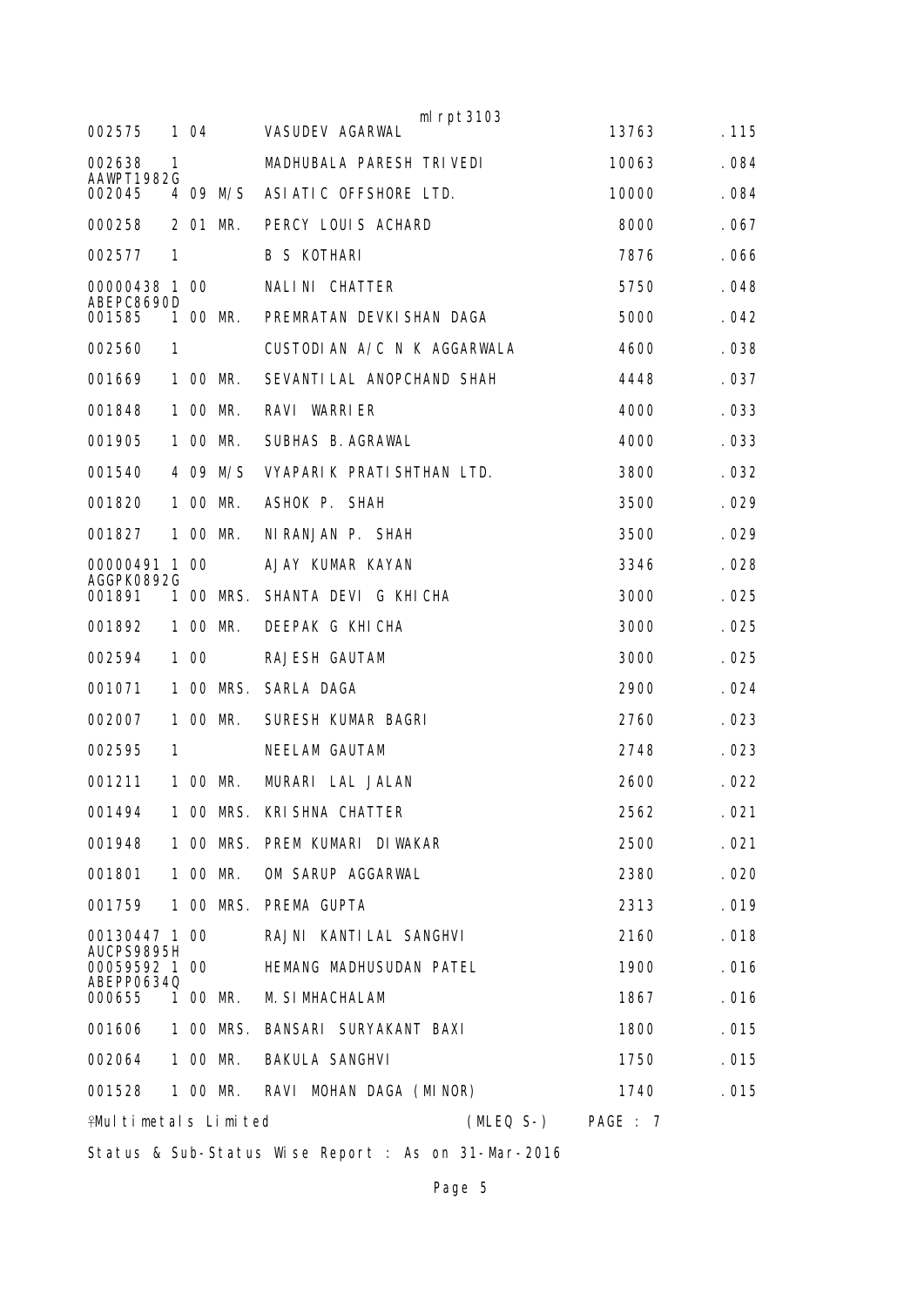|                      |    |           | ml $rpt3103$<br>List of Top (100) Holders (General) |              |               |  |
|----------------------|----|-----------|-----------------------------------------------------|--------------|---------------|--|
|                      |    |           | FOL/CLI# SIGL NAME OF THE SHARE HOLDERS             | <b>HOLDG</b> | % TO Cap -Pan |  |
| 01349423 1 00        |    |           | ELA SURESH GUNDARIA                                 | 1700         | .014          |  |
| AKRPG3458M<br>001659 |    | 1 00 MRS. | RUKMINI SANWARMAL KHAITAN                           | 1687         | .014          |  |
| 000029               |    | 1 00 MR.  | NABAYUG ACHARYA                                     | 1600         | .013          |  |
| 000976               |    | 1 00 MR.  | SHIV ANAND                                          | 1600         | . 013         |  |
| 001992               | 1  | OO MRS.   | KAMLA GANDHI                                        | 1600         | . 013         |  |
| 002634               | 1  |           | PREMBIR SINGH GREWAL                                | 1600         | . 013         |  |
| 001899               |    | 1 00 MR.  | SHYAM TODI                                          | 1500         | . 013         |  |
| 002512               |    | 1 00 MR.  | HI TESH KANTI LAL PATEL                             | 1500         | . 013         |  |
| 002641<br>AMHPS2123D | 1  |           | <b>MANI SH SHAH</b>                                 | 1440         | .012          |  |
| 001711               | 1. | OO MR.    | U.P. BHAT                                           | 1400         | .012          |  |
| 002074               |    |           | 1 00 MR ASHITH SHANKER RAO                          | 1400         | .012          |  |
| 001045               |    | 1 00 MR.  | <b>GANESH DAS BHATTER</b>                           | 1300         | .011          |  |
| 001962               |    | 1 00 MR.  | MANMOHAN SHARMA                                     | 1300         | .011          |  |
| 002629               | 1  |           | ROHINTON B PANDAY                                   | 1280         | . 011         |  |
| 000231               |    | 1 00 MR.  | VED PRAKASH VI JH                                   | 1250         | .010          |  |
| 001652               |    | 1 00 MR.  | SITA RAM LAMBORIA                                   | 1237         | .010          |  |
| 001658               |    | 1 00 MR.  | SANWARMAL PRABHUDAYAL KHAITAN                       | 1237         | . 010         |  |
| 001082               |    | 1 00 MRS. | KAMLA MAHESHWARY                                    | 1200         | .010          |  |
| 001910               |    | 1 00 MR.  | YATIN V. UDESHI                                     | 1200         | .010          |  |
| 001911               |    | 1 00 MR.  | VI KRAM UDESHI                                      | 1200         | . 010         |  |
| 001912               |    |           | 1 00 MRS. PUSHPA V. UDESHI                          | 1200         | .010          |  |
| 001913               |    |           | 1 00 MRS. DHARMISTHA U. UDESHI                      | 1200         | .010          |  |
| 002087               |    | 1 00 MR.  | SURENDRA CHANDALIA                                  | 1200         | .010          |  |
| 001148               |    | 1 00 MR.  | PREM RATAN DAGA                                     | 1160         | .010          |  |
| 001149               |    |           | 1 00 MISS SANDHYA DAGA (MINOR)                      | 1160         | .010          |  |
| 001741               |    | 1 00 MR.  | PURUSHOTTAM MALL                                    | 1115         | .009          |  |
| 001922               |    | 1 00 MR.  | RAVI MOHAN                                          | 1112         | .009          |  |
| 002614               | 1  |           | MURTUZA HUSSAI NI BHARMAL                           | 1100         | .009          |  |
| 001772               |    | 1 00 MR.  | MAHESH CHANDER SHRIVASTAVA                          | 1080         | .009          |  |
| 001934               |    | 1 00 MR.  | <b>BAKUL SANGHVI</b>                                | 1071         | .009          |  |
| 001162               |    | 1 00 MR.  | R. SESHADRI                                         | 1068         | .009          |  |
| 001935               |    |           | 1 00 MRS. NEERU SANGHVI                             | 1010         | .008          |  |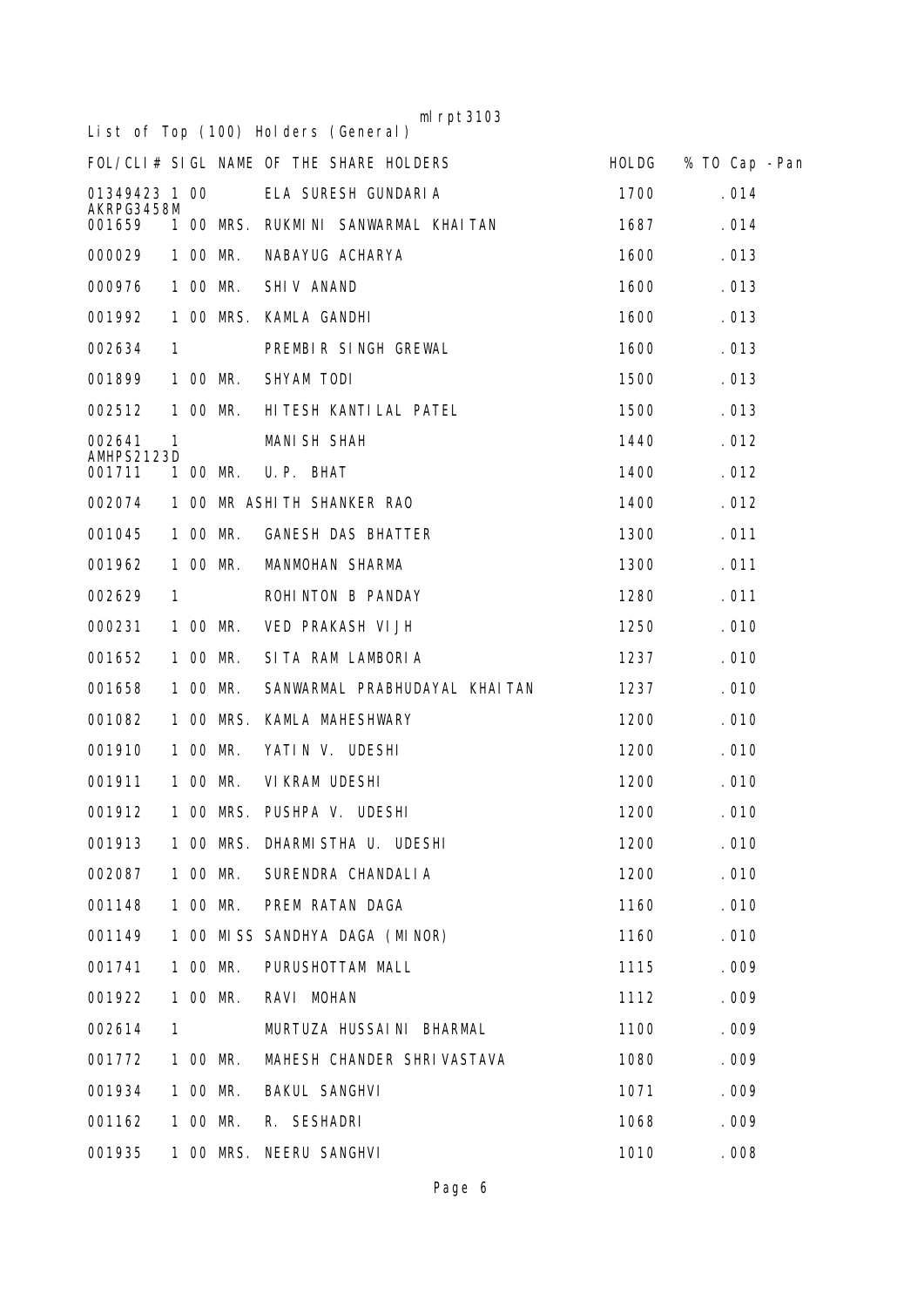|              |                                                                                                                                                        | CHANDRA MOHAN                                                                                                                                                                | 1001                                                                                                                                                                                                                                                                                                                                                                                                                                                | .008               |                                                                |  |  |  |
|--------------|--------------------------------------------------------------------------------------------------------------------------------------------------------|------------------------------------------------------------------------------------------------------------------------------------------------------------------------------|-----------------------------------------------------------------------------------------------------------------------------------------------------------------------------------------------------------------------------------------------------------------------------------------------------------------------------------------------------------------------------------------------------------------------------------------------------|--------------------|----------------------------------------------------------------|--|--|--|
|              |                                                                                                                                                        | 1000                                                                                                                                                                         |                                                                                                                                                                                                                                                                                                                                                                                                                                                     |                    |                                                                |  |  |  |
|              |                                                                                                                                                        |                                                                                                                                                                              | 1000                                                                                                                                                                                                                                                                                                                                                                                                                                                | .008               |                                                                |  |  |  |
|              |                                                                                                                                                        | JAGMOHAN PODDAR                                                                                                                                                              | 1000                                                                                                                                                                                                                                                                                                                                                                                                                                                | .008               |                                                                |  |  |  |
|              |                                                                                                                                                        | NAWAL KI SHORE RAJGARHI A                                                                                                                                                    | 1000                                                                                                                                                                                                                                                                                                                                                                                                                                                | .008               |                                                                |  |  |  |
|              |                                                                                                                                                        | KI SHOR OSTWAL                                                                                                                                                               | 1000                                                                                                                                                                                                                                                                                                                                                                                                                                                | .008               |                                                                |  |  |  |
|              |                                                                                                                                                        |                                                                                                                                                                              | 1000                                                                                                                                                                                                                                                                                                                                                                                                                                                | .008               |                                                                |  |  |  |
|              |                                                                                                                                                        | BHIKHU J. MALANI                                                                                                                                                             | 1000                                                                                                                                                                                                                                                                                                                                                                                                                                                | .008               |                                                                |  |  |  |
|              |                                                                                                                                                        |                                                                                                                                                                              | 1000                                                                                                                                                                                                                                                                                                                                                                                                                                                | .008               |                                                                |  |  |  |
|              |                                                                                                                                                        | BHAGWAN SINGH SAMAR                                                                                                                                                          | 1000                                                                                                                                                                                                                                                                                                                                                                                                                                                | .008               |                                                                |  |  |  |
|              |                                                                                                                                                        | SHRI KANT KARWA                                                                                                                                                              | 1000                                                                                                                                                                                                                                                                                                                                                                                                                                                | .008               |                                                                |  |  |  |
|              |                                                                                                                                                        | PREMA GUPTA                                                                                                                                                                  | 981                                                                                                                                                                                                                                                                                                                                                                                                                                                 | .008               |                                                                |  |  |  |
|              |                                                                                                                                                        |                                                                                                                                                                              | 978                                                                                                                                                                                                                                                                                                                                                                                                                                                 | .008               |                                                                |  |  |  |
|              |                                                                                                                                                        |                                                                                                                                                                              | 960                                                                                                                                                                                                                                                                                                                                                                                                                                                 | . 008              |                                                                |  |  |  |
|              |                                                                                                                                                        |                                                                                                                                                                              | 960                                                                                                                                                                                                                                                                                                                                                                                                                                                 | .008               |                                                                |  |  |  |
|              |                                                                                                                                                        |                                                                                                                                                                              | 920                                                                                                                                                                                                                                                                                                                                                                                                                                                 | .008               |                                                                |  |  |  |
|              |                                                                                                                                                        |                                                                                                                                                                              |                                                                                                                                                                                                                                                                                                                                                                                                                                                     |                    |                                                                |  |  |  |
|              |                                                                                                                                                        |                                                                                                                                                                              |                                                                                                                                                                                                                                                                                                                                                                                                                                                     |                    |                                                                |  |  |  |
|              |                                                                                                                                                        |                                                                                                                                                                              |                                                                                                                                                                                                                                                                                                                                                                                                                                                     |                    |                                                                |  |  |  |
|              |                                                                                                                                                        |                                                                                                                                                                              |                                                                                                                                                                                                                                                                                                                                                                                                                                                     |                    |                                                                |  |  |  |
|              |                                                                                                                                                        |                                                                                                                                                                              | HOLDG                                                                                                                                                                                                                                                                                                                                                                                                                                               | % TO Cap -Pan      |                                                                |  |  |  |
|              |                                                                                                                                                        |                                                                                                                                                                              |                                                                                                                                                                                                                                                                                                                                                                                                                                                     | .738               |                                                                |  |  |  |
|              |                                                                                                                                                        | AMPI CHATTER                                                                                                                                                                 | 40393                                                                                                                                                                                                                                                                                                                                                                                                                                               | . 338              |                                                                |  |  |  |
|              |                                                                                                                                                        | ALOK PARASHAR                                                                                                                                                                | 40000                                                                                                                                                                                                                                                                                                                                                                                                                                               | .335               |                                                                |  |  |  |
|              |                                                                                                                                                        | PRAMI LA NARAYAN RAUT                                                                                                                                                        | 24000                                                                                                                                                                                                                                                                                                                                                                                                                                               | .201               |                                                                |  |  |  |
|              |                                                                                                                                                        | GHATALIA DINA PRAVIN                                                                                                                                                         | 20000                                                                                                                                                                                                                                                                                                                                                                                                                                               | . 167              |                                                                |  |  |  |
|              |                                                                                                                                                        | NARAYAN RAMCHANDRA RAUT                                                                                                                                                      | 16000                                                                                                                                                                                                                                                                                                                                                                                                                                               | . 134              |                                                                |  |  |  |
|              |                                                                                                                                                        | MADHUBALA PARESH TRIVEDI                                                                                                                                                     | 10063                                                                                                                                                                                                                                                                                                                                                                                                                                               | .084               |                                                                |  |  |  |
|              |                                                                                                                                                        | <b>B S KOTHARI</b>                                                                                                                                                           | 7876                                                                                                                                                                                                                                                                                                                                                                                                                                                | . 066              |                                                                |  |  |  |
|              |                                                                                                                                                        | NALINI CHATTER                                                                                                                                                               | 5750                                                                                                                                                                                                                                                                                                                                                                                                                                                | . 048              |                                                                |  |  |  |
|              |                                                                                                                                                        | PREMRATAN DEVKI SHAN DAGA                                                                                                                                                    | 5000                                                                                                                                                                                                                                                                                                                                                                                                                                                | . 042              |                                                                |  |  |  |
|              |                                                                                                                                                        | CUSTODIAN A/C N K AGGARWALA                                                                                                                                                  | 4600                                                                                                                                                                                                                                                                                                                                                                                                                                                | . 038              |                                                                |  |  |  |
|              |                                                                                                                                                        | SEVANTI LAL ANOPCHAND SHAH                                                                                                                                                   | 4448                                                                                                                                                                                                                                                                                                                                                                                                                                                | . 037              |                                                                |  |  |  |
|              |                                                                                                                                                        | RAVI WARRIER                                                                                                                                                                 | 4000                                                                                                                                                                                                                                                                                                                                                                                                                                                | .033               |                                                                |  |  |  |
| $\mathbf{1}$ | $\mathbf{1}$<br>00485236 1 00<br>AKMPK4585A<br>00000015 1 00<br>ABOPB5644E<br>00000442 1 00<br>ABEPC8689E<br>AAWPT1982G<br>00000438 1 00<br>ABEPC8690D | 1 00 MR.<br>1 00 MR.<br>1 00 MR.<br>1 00 MR.<br>1 00 MR.<br>1 00 MR.<br>1 00 MR.<br>1 00 MR.<br>001594 4 01 M/S<br>1 00 MRS.<br>1 00 MR.<br>1 00 MR.<br>1 00 MR.<br>1 00 MR. | ml $rpt3103$<br>JUPUDY JAGANNADHARAO<br>1 00 MRS. SUSHILA DEVI MOHTA<br>1 00 MISS RACHANA AGARWAL<br>V. SUBRAMANI AN<br>ANUJ SHANTI LAL BADJATE<br>YOGI NDER NATH SHARMA<br>MANDVI CO-OP. BANK LTD.<br>002029 1 00 MRS. SURAJ MALL<br>♀Multimetals Limited<br>Status & Sub-Status Wise Report : As on 31-Mar-2016<br>List of Top (50) Holders (Individual)<br>FOL/CLI# SIGL NAME OF THE SHARE HOLDERS<br>002579 1 VINOD PRAKASH SHARMA<br>1 00 MRS. | (MLEQ S-) PAGE : 8 | .008<br>Top (100) Holders - (General) 11784678 98.617<br>88200 |  |  |  |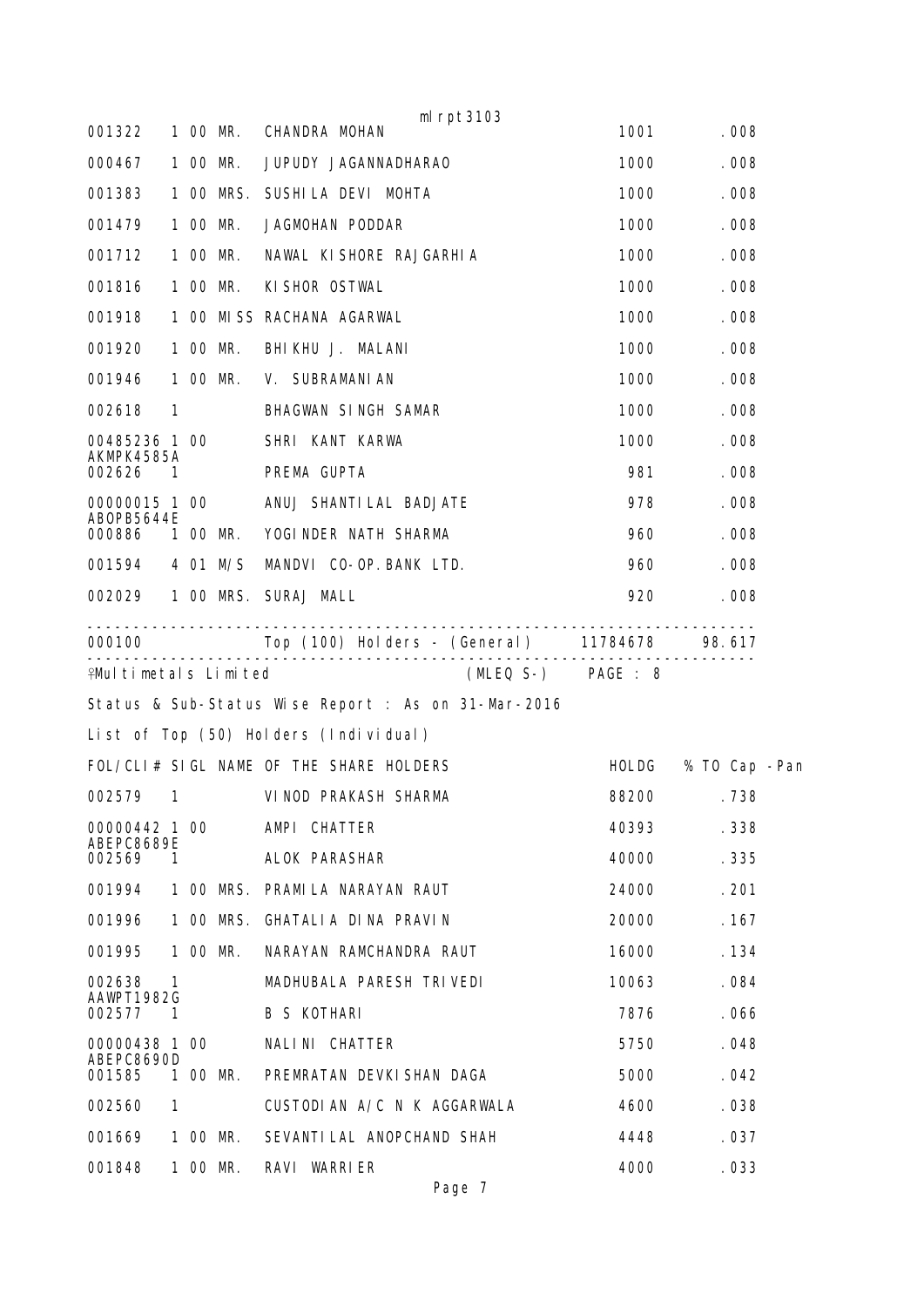mlrpt3103

| 001905                      |              |      | 1 00 MR.  | SUBHAS B. AGRAWAL           | 4000 | . 033 |
|-----------------------------|--------------|------|-----------|-----------------------------|------|-------|
| 001820                      |              |      | 1 00 MR.  | ASHOK P. SHAH               | 3500 | .029  |
| 001827                      |              |      | 1 00 MR.  | NI RANJAN P. SHAH           | 3500 | .029  |
| 00000491 1 00<br>AGGPK0892G |              |      |           | AJAY KUMAR KAYAN            | 3346 | . 028 |
| 001891                      |              |      | 1 00 MRS. | SHANTA DEVI G KHICHA        | 3000 | .025  |
| 001892                      |              |      | 1 00 MR.  | DEEPAK G KHICHA             | 3000 | .025  |
| 002594                      |              | 1 00 |           | RAJESH GAUTAM               | 3000 | .025  |
| 001071                      |              |      | 1 00 MRS. | SARLA DAGA                  | 2900 | .024  |
| 002007                      |              |      | 1 00 MR.  | SURESH KUMAR BAGRI          | 2760 | .023  |
| 002595                      | $\mathbf{1}$ |      |           | NEELAM GAUTAM               | 2748 | .023  |
| 001211                      |              |      | 1 00 MR.  | MURARI LAL JALAN            | 2600 | .022  |
| 001494                      |              |      | 1 00 MRS. | <b>KRI SHNA CHATTER</b>     | 2562 | .021  |
| 001948                      |              |      | 1 00 MRS. | PREM KUMARI DIWAKAR         | 2500 | .021  |
| 001801                      |              |      | 1 00 MR.  | OM SARUP AGGARWAL           | 2380 | .020  |
| 001759                      |              |      | 1 00 MRS. | PREMA GUPTA                 | 2313 | .019  |
| 00130447 1 00<br>AUCPS9895H |              |      |           | RAJNI KANTILAL SANGHVI      | 2160 | . 018 |
| 00059592 1 00<br>ABEPP06340 |              |      |           | HEMANG MADHUSUDAN PATEL     | 1900 | . 016 |
| 000655                      |              |      | 1 00 MR.  | M. SIMHACHALAM              | 1867 | . 016 |
| 001606                      |              |      | 1 00 MRS. | BANSARI SURYAKANT BAXI      | 1800 | .015  |
| 002064                      |              |      | 1 00 MR.  | <b>BAKULA SANGHVI</b>       | 1750 | .015  |
| 001528                      |              |      | 1 00 MR.  | RAVI MOHAN DAGA (MINOR)     | 1740 | .015  |
| 01349423 1 00<br>AKRPG3458M |              |      |           | ELA SURESH GUNDARIA         | 1700 | .014  |
| 001659                      |              |      | 1 00 MRS. | RUKMINI SANWARMAL KHAITAN   | 1687 | .014  |
| 000029                      |              |      | 1 00 MR.  | NABAYUG ACHARYA             | 1600 | . 013 |
| 000976                      |              |      | 1 00 MR.  | SHIV ANAND                  | 1600 | . 013 |
| 001992                      |              |      | 1 00 MRS. | KAMLA GANDHI                | 1600 | . 013 |
| 002634                      | 1            |      |           | PREMBIR SINGH GREWAL        | 1600 | . 013 |
| 001899                      |              |      | 1 00 MR.  | SHYAM TODI                  | 1500 | . 013 |
| 002512                      |              |      | 1 00 MR.  | HI TESH KANTI LAL PATEL     | 1500 | . 013 |
| 002641<br>AMHPS2123D        | 1            |      |           | <b>MANI SH SHAH</b>         | 1440 | .012  |
| 001711                      |              |      | 1 00 MR.  | U.P. BHAT                   | 1400 | . 012 |
| 002074                      |              |      |           | 1 00 MR ASHI TH SHANKER RAO | 1400 | . 012 |
| 001045                      |              |      | 1 00 MR.  | <b>GANESH DAS BHATTER</b>   | 1300 | .011  |
| 001962                      |              |      | 1 00 MR.  | MANMOHAN SHARMA             | 1300 | .011  |

Page 8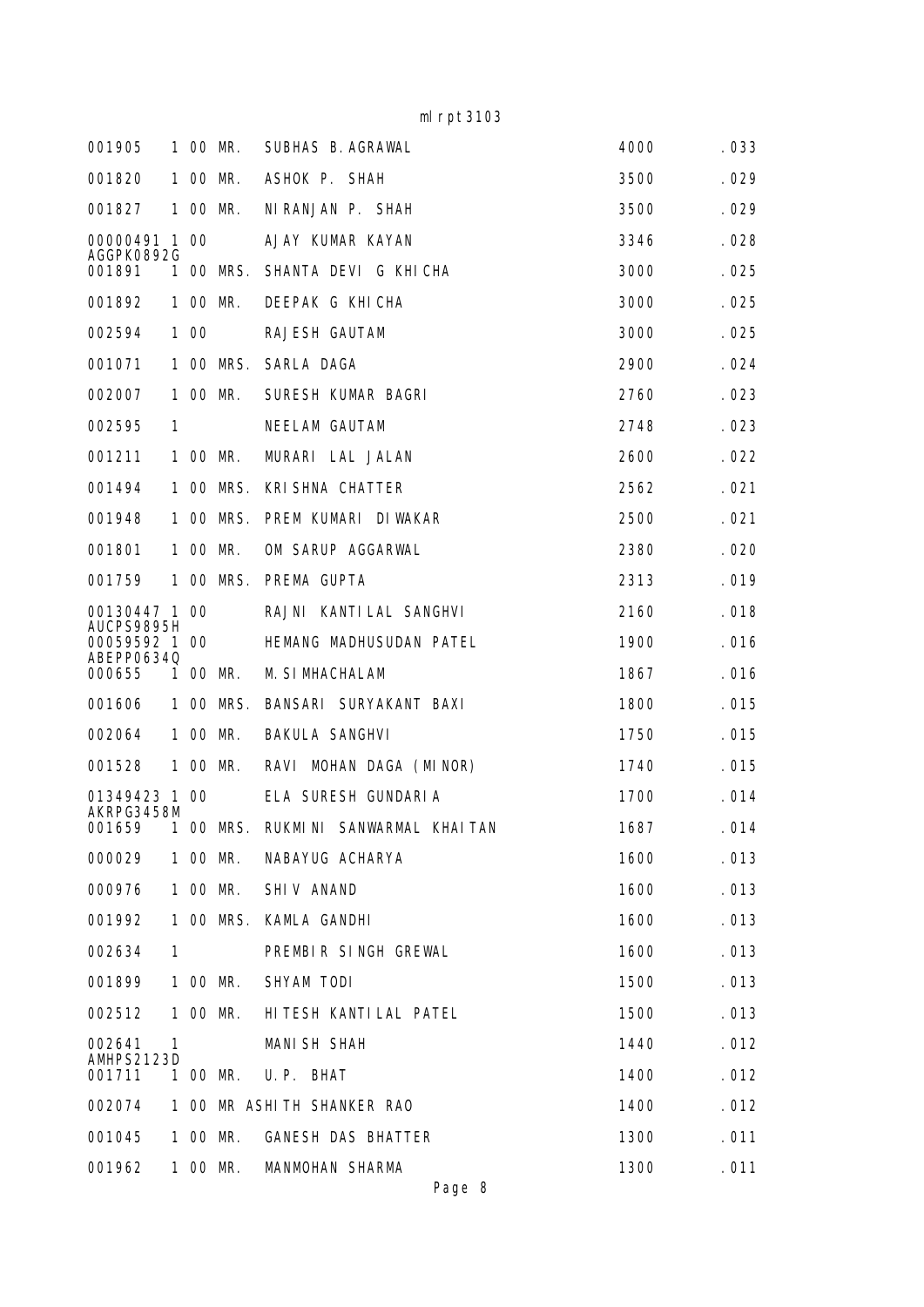## mlrpt3103

| 002629 1         |                |                             | ROHINTON B PANDAY                                              |                           |                   |                                                                         | 1280        | . 011         |
|------------------|----------------|-----------------------------|----------------------------------------------------------------|---------------------------|-------------------|-------------------------------------------------------------------------|-------------|---------------|
| 000231           |                | 1 00 MR.                    | VED PRAKASH VI JH                                              |                           |                   |                                                                         | 1250        | . 010         |
|                  |                |                             | 001652 1 00 MR. SITA RAM LAMBORIA                              |                           |                   |                                                                         | 1237        | . 010         |
| 000050           |                |                             |                                                                |                           |                   | . <u>_ _ _ _ _ _ _ _ _ _</u> _<br>Top (50) Holders - Individuals 349050 |             | 2.921         |
|                  |                |                             | . <u>_ _ _ _ _ _ _ _ _ _ _ _ _ _</u> _<br>♀Multimetals Limited |                           |                   | (MLEQ S-) PAGE : 1                                                      |             |               |
|                  |                |                             |                                                                |                           |                   | -DISTRIBUTION SCHEDULE ON SCRIP VALUE -As On : 31-Mar-2016              |             |               |
|                  |                |                             | SHARE (OR DEBENTURE) - NUM OF<br>OF NOMINAL VALUE HOLDERS      |                           | $(\%)$ OF         | TOTAL<br>HOLDERS A M O U N T                                            | % OF<br>AMT |               |
| UPT <sub>0</sub> | T0             |                             | 5000 000                                                       | 664                       | 78.67             | 1093010.00                                                              | .91         |               |
| 5001             | T0             | 10000                       |                                                                | 95                        | 11.26             | 708200.00                                                               | .59         |               |
| 10001            | T0             | 20000                       |                                                                | 38                        |                   | 4.50<br>517650.00                                                       | . 43        |               |
| 20001            | T <sub>0</sub> | 30000                       |                                                                | 12                        |                   | 1.42<br>319230.00                                                       | .27         |               |
| 30001            | T0             | 40000                       |                                                                | 6                         | .71               | 221460.00                                                               | .19         |               |
| 40001            | T0             | 50000                       |                                                                | 3                         | .36               | 140480.00                                                               | .12         |               |
| 50001            | T0             | 100000                      | $\overline{4}$                                                 |                           | .47               | 316260.00                                                               | .26         |               |
| 100001           | T0             | ABOVE                       |                                                                | 22                        | 2.61              | 116183710.00                                                            | 97.22       |               |
|                  |                |                             | * * T O T A L * * 844                                          |                           | 100.00            | 119500000.00                                                            | 100.00      |               |
|                  |                | <b>¥Multimetals Limited</b> |                                                                |                           |                   | (MLEQ S-) PAGE : 2                                                      |             |               |
|                  |                |                             |                                                                |                           |                   | -DISTRIBUTION SCHEDULE ON NUMBER OF SHARES/DEBS -As On : 31-Mar-2016    |             |               |
|                  |                | SHARE (OR DEBENTURE)        |                                                                | -NUM OF<br><b>HOLDERS</b> | (%) OF<br>HOLDERS | T 0 T A L<br>SHARES (OR DEBS) SH/DB                                     | % OF        |               |
| UPT <sub>0</sub> | T0             | 100                         |                                                                | 323                       | 38.27             |                                                                         | 23352. 20   |               |
| 101              | T0             | 200                         |                                                                | 181                       |                   | 21.45<br>29696                                                          | .25         |               |
| 201              | T <sub>0</sub> | 500                         |                                                                | 160                       | 18.96             | 56253                                                                   | .47         |               |
| 501              | T <sub>0</sub> | 1000                        |                                                                | 95                        | 11.26             | 70820                                                                   | .59         |               |
| 1001             | T <sub>0</sub> | 5000                        |                                                                | 59                        | 6.99              | 119882                                                                  | 1.00        |               |
| 5001             | T <sub>0</sub> | 10000                       |                                                                | $\overline{4}$            | .47               | 31626                                                                   | .26         |               |
| 10001            | T0             | 100000                      |                                                                | 11                        | 1.30              | 395308                                                                  | 3.31        |               |
| 100001           | T <sub>0</sub> | <b>ABOVE</b>                |                                                                | 11                        | 1.30              | 11223063                                                                | 93.92       |               |
|                  |                | * * TOTAL * *               |                                                                | 844                       | 100.00            | 11950000                                                                | 100.00      |               |
|                  |                | <b>¥Multimetals Limited</b> |                                                                |                           |                   | (MLEQ S-) PAGE : 1                                                      |             |               |
|                  |                | As on : 31-Mar-2016         |                                                                |                           |                   |                                                                         |             |               |
|                  |                | As per Take-Over Clause     |                                                                |                           |                   |                                                                         |             |               |
|                  |                |                             | FOL/CLI# SIGL NAME OF THE SHARE HOLDERS                        |                           |                   |                                                                         | HOLDG       | % TO Cap -Pan |